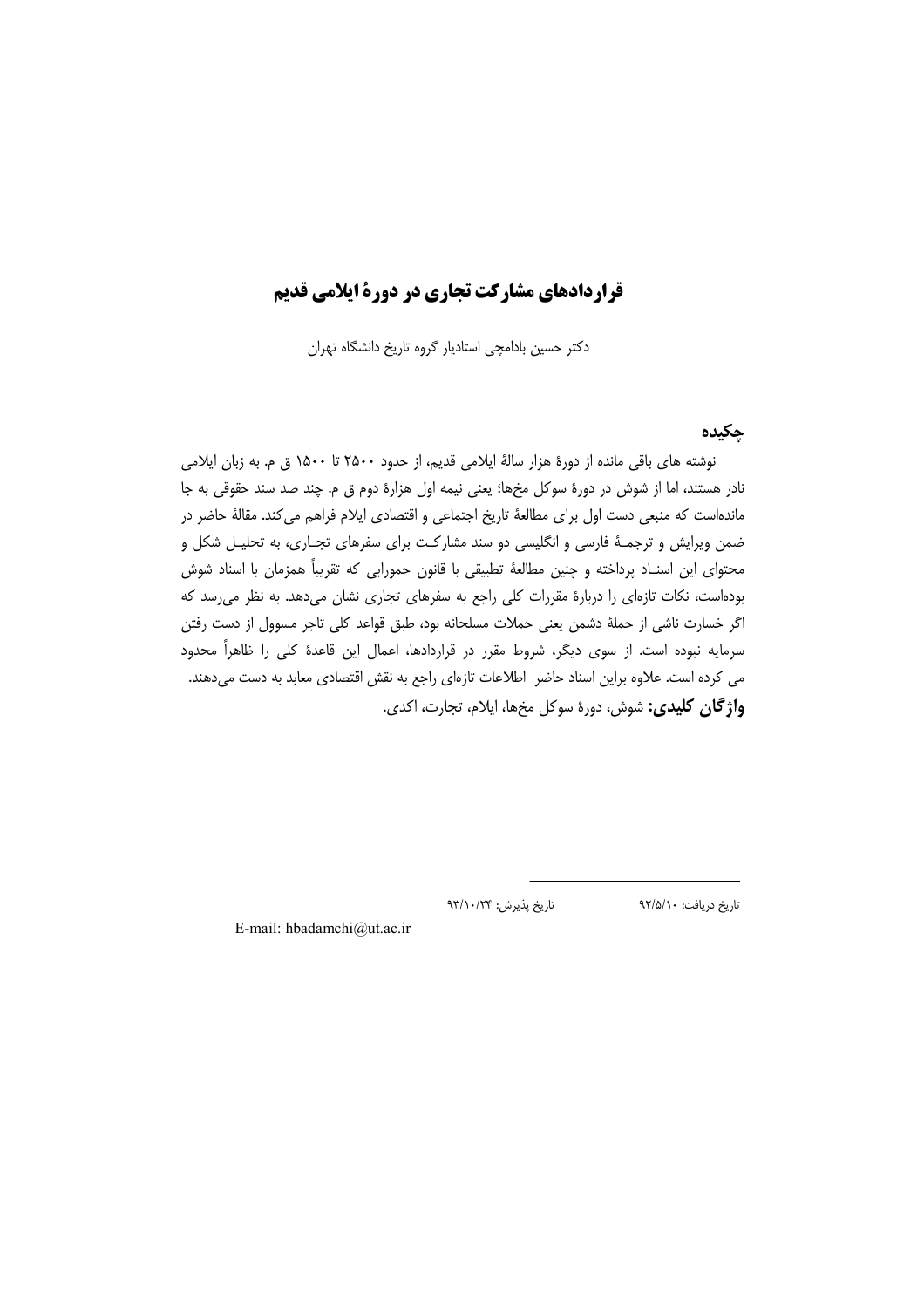مجله پژوهشهای تاریخی ایران و اسلام شماره ١۴ بهار و تابستان ١٣٩٣

#### مقدمه

تحقيق حاضر دربارة منابع حقوق ايران باستان است و لذا در ابتدا لازم است، اصطلاح منبع حقوق را تعریف کنیم. در تاریخ حقوق اصطلاح منبع (source) دو معنا دارد؛ در معنای تاریخی، منبع به شواهدی گفته میشود که مورخ برای پیدا کردن قواعد و نهـادهای حقوقی به آنها رجــوع میکند. در این مقـوله مهمترین شواهد عبارتند از: قانونiامهها، متن فرمانهای شاهی، قراردادهای حقوقی بین افراد جامعه، اسناد دادگاهها و مانند اینها. در معنای حقوقی، منبع به هنجارهای نوشته یا نانوشتهای گفته میشود که محاکم اعتبار تصمیمات خود را از آنها میگیرند. در حقوق جدید نمونهٔ بارز این منابع عبارتند از: قانون، رويهٔ قضايي، و معاهدات.

معيار منبع حقوق از ديدگاه تاريخي، قابل اعتماد بودن است، ولي از ديدگاه حقوقي، منبع بايد از مرجع صلاحیتدار صادر شود و به اصطلاح، اتوریته (authority) داشته باشد. هنجارهـای حقـوقی در ایران و بین النهرین باستان از سه منبع عمده ناشی میشدهاست: رویهٔ قضایی، عرف و قانون گذاری. حمورابی در مؤخرهٔ قانونiامه به مردم ستمدیده توصیه میکند که فهرست «احکام عادلانه» وی را بر روى ستون بخوانند تا حقوق خود را بشناسند (بادامچى، ١٣٩٢: ١۵٨). اين عبارت اعتبار احكام ييشين در مقام روية قضايي را نشان مىدهد.

اما چنانکه ریموند وستبروک (Westbrook, 2003: 14) گفتهاست، در خاور نزدیک باستان، قسمت عمدهٔ أنچه محاکم اعمال میکردند، مبتنی بر حقوق عرفی بودهاست؛ یعنی أنچه بر اساس سنتهای قدیم در جامعه رایج بودهاست و خاستگاه آن به روشنی معلوم نیست. یک متن هیتی، اهمیت حقوق عرفی را نشان میدهد: این متن دستورالعمل شاهی خطاب به فرماندهٔ گارد مرزی است که سمت قضایی هم داشته است:

Hittite Instruction to the Commander of the Border Guard iii, 9-14 (Miller 2013,  $228$ :

فرمانده گارد مرزی، شهردار و بزرگان باید پروندهها را به دقت قضاوت کنند و به پایان برسانند (یعنی حکم صادر کنند). بنگرید که از زمانهای گذشته در هر ناحیه چه قاعدهای راجع به پرونده شنیع (hurkel) اعمال میشده است: در هر شهری که اعدام مجرم اعمـال میشده، به همان اعدام عمل شـود. در هـر شـهری کـه مجـرم را تبعیـد میکردهاند، به همان تبعید عمل شود.

 $\tau\tau$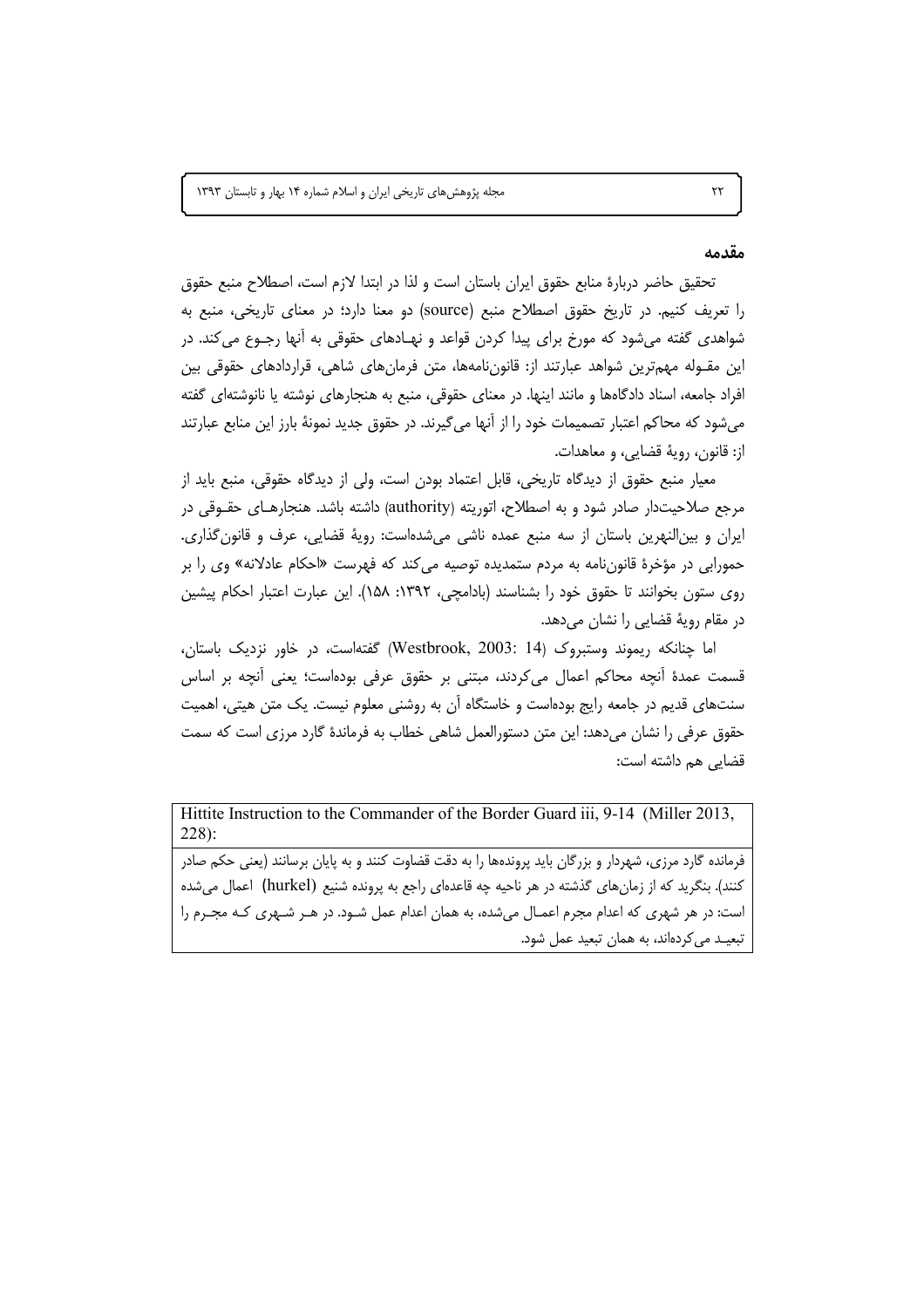قانون گذاری شامل تمام دستورهایی است که از شاه، نمایندگان شاه یا مراجع محلی صادر می شود. بیشتر این دستورها ناظر به موارد خاص و موقتی هستند و خلاف قانون در معنای جدید، قاعدههای كلى ناظر به أينده نيستند.

قراردادها و اسناد دادگاهها معمولاً از آرشیوهای خصوصی بهدست آمدهاند. از خاور نزدیک باستان هزاران سند از قراردادهای خصوصی موجود است که موضوعاتی چون بیع، اجاره، دین، شراکت، ازدواج، فرزندخواندگی، یا تقسیم ارثیه را در بر میگیرند. در اینگونه اسناد، ابتدا موضوع معامله توصیف میشود، سپس نام شهود و تاریخ قرارداد ذکر می شود. معمولاً شهـود و طرفی که تعهـد را می پذیـرد سند را مهر می کنند. در اسناد دادگاهها، پروندههای دادرسی ثبت می شوند، توصیف کوتاه طرفین دعوا، موضوع دعوا و نتیجه دادرسی گاهی دلیل اثبات کنندهٔ دعوا هم ذکر میشود. در دورهٔ بابلی قدیم، اسناد را تنظیم می کنند تا طرف برندهٔ دعوا بهعنوان سند نگاه دارد.

سند از لحاظ ماهیت معمولاً به دو دسته تقسیم میشود: سند یا ارزش ایجادکنندگی (dispositive) دارد یا ارزش اثباتکنندگی (evidentiary). (۱) اولی یک معاملهٔ حقوقی را ایجاد می کند و دومی معاملهای را که خارج از سند صورت گرفته ثبت می کند تا به عنوان دلیل استفاده شود. اسناد خط میخی معمولاً ارزش اثبات کنندگی دارند؛ یعنی معاملهای را که بصورت شفاهی منعقد شده ثبت مے کنند.

اسناد اکدی شوش

به رغم نادر بودن اسناد به زبان ایلامی قدیم، از شوش در دورهٔ سوکل مخها بیش از ۵۵۰ سند حقوقی به زبان اکدی در دست است که فرصتی بی نظیر برای مطالعهٔ نهادهای حقوقی و اجتماعی ایلام فراهــم می کند. این اسناد در طی حفاریِهای باستانِشناسان فرانسوی در شوش پیدا شدند و به همت ونسان شیل در سلسله انتشارات هیأت باستانشناسی فرانسه (علامت اختصاری MDP) چاپ شدند (نسخه برداری، ویرایش و ترجمهٔ فرانسوی در ۴ مجلد). ونسان شیل (۲) آشورشناس برجستههٔ فرانسوی است که سالها کتیبهشناس هیات باستان شناسان فرانسوی در ایران بود و بسیاری از کتیبه-های مهم بهدست آمده از شوش (مثلاً قانون حمورابی) را وی برای نخستین بار نسخهبرداری کرد. ترتیب چاپ اسناد اکدی شوش به شرح زیر است: جلد اول (MDP 22) متون ۱ تا ۱۶۵ در سال ۱۹۳۰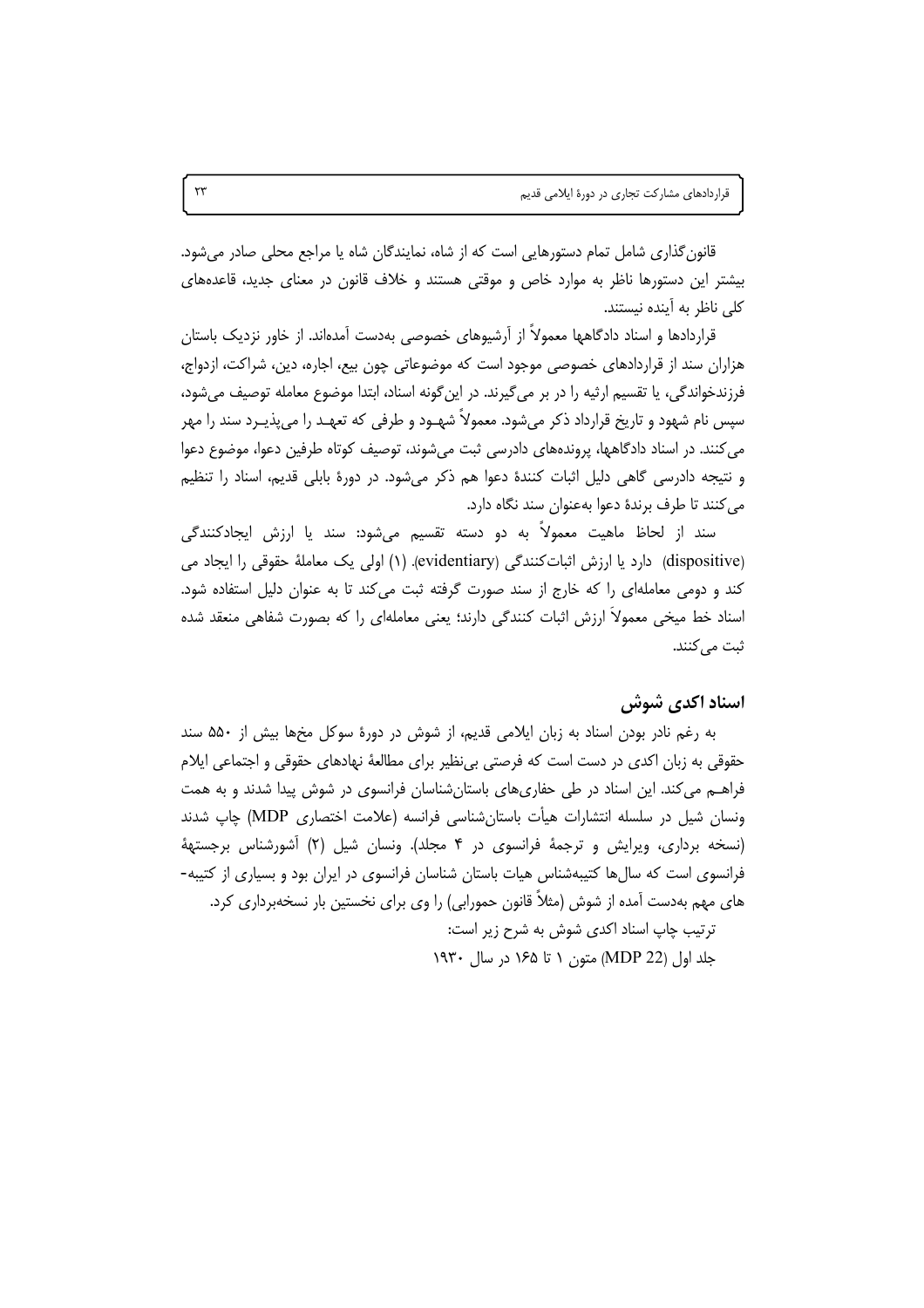جلد دوم (MDP 23) متون ۱۶۶ تا ۳۲۷ در سال ۱۹۳۲ جلد سوم (MDP 24) متون ۳۲۸ تا ۳۹۵ در سال ۱۹۳۳ و جلد چهارم (28 MDP) متون ۳۹۶ تا ۵۵۱ در سال ۱۹۳۹.

هر چند ویرایش و ترجمهٔ ً شیل در آن زمان اولین قدم و بسیار ارزشمند بود، اما سالهاست دیگر قابل استفاده نیست (اما نسخه برداریِهای وی هنوز مفید و قابل استفاده است). متأسفانه مطالعات جدیدی بر روی اسناد اکدی شوش انجام نشده و در نتیجه از این منابع ارزشمند در تاریخ نگاری ایلام غفلت شدهاست. در مورد سابقه تحقیق بر روی اسناد شوش به اختصار اشاره میکنیم که در سال ۱۹۶۲، دو تحقیق مهم دربارهٔ دستور زبان اکدی شوش و ویژگیهای نگارشی آن منتشر شد ( De Meyer 1962; Salonen 1962)؛ ولي دربارة جنبههاي ديگر اين اسناد بويژه مفاد حقوقي و اجتماعي مطالعات شایسته در دست نیست، به جز چند مقالهٔ قدیمی از پل کوشاکر (Koschaker) و ژوزف کلیما (Klíma). (برای مشخصات کامل، بنگرید به کتاب نامه مقاله کروشک (Korošec 1964). اکنون برای چند مورد مطالعه موضوعی بر این اسناد بنگرید به بادامچی در کتابنامه).

### قرارداد های تجاری

در مطالعهٔ حاضر، از میان بیش از ۵۵۰ سند حقوقی که از شوش در دوره سوکل مخها (سدهٔ ۲۰ تا ۱۶ ق. م) به دست آمده، دو قرارداد شراکت را ویرایش کرده، به همراه ترجمه در این جا میآوریم. محتوای این اسناد بر تجارت فرا منطقهای در ایلام باستان و بر نقش اقتصادی معابد ایلامی روشنی می|فکند. در سند شمارهٔ ۲۷۱، مبلغ قرارداد ۲۴ شقل نقره است (هر شقل ۸ گرم). موضوع قرارداد، سرمایه گذاری برای انجام یک سفر تجاری است. سرمایه گذار معبد شمش است که آقای ورد امور و به نمایندگی معبد قرارداد را منعقد می کند. تاریخ عقد، ماه دوازدهم سال است (سال مشخص نیست؛ زیرا این قسمت از متن کتیبه شکسته شده). شروط ضمن عقد مقرر میکنند که سرمایهگذار، در برابر خسارات تجاری و یا حملهٔ راهزنان مسئول نخواهد بود. به عبارت دیگر، اصل سرمایه در هر صورت باید به سرمایهگذار عودت داده شود؛ ولی سود به هر مقدار که حاصل شود، بهطور مساوی تقسیم میشود. شرط راجع به خسارت ناشی از راهزنی را باید با قانون حمورابی مادهٔ ۱۰۳ مقایسه کرد. قانون حمورابی مقرر می کند که در مورد خسارات ناشی از راهزنی، تاجری که در سفر است، مسدول نیست و اگر

 $\mathsf{Y}^e$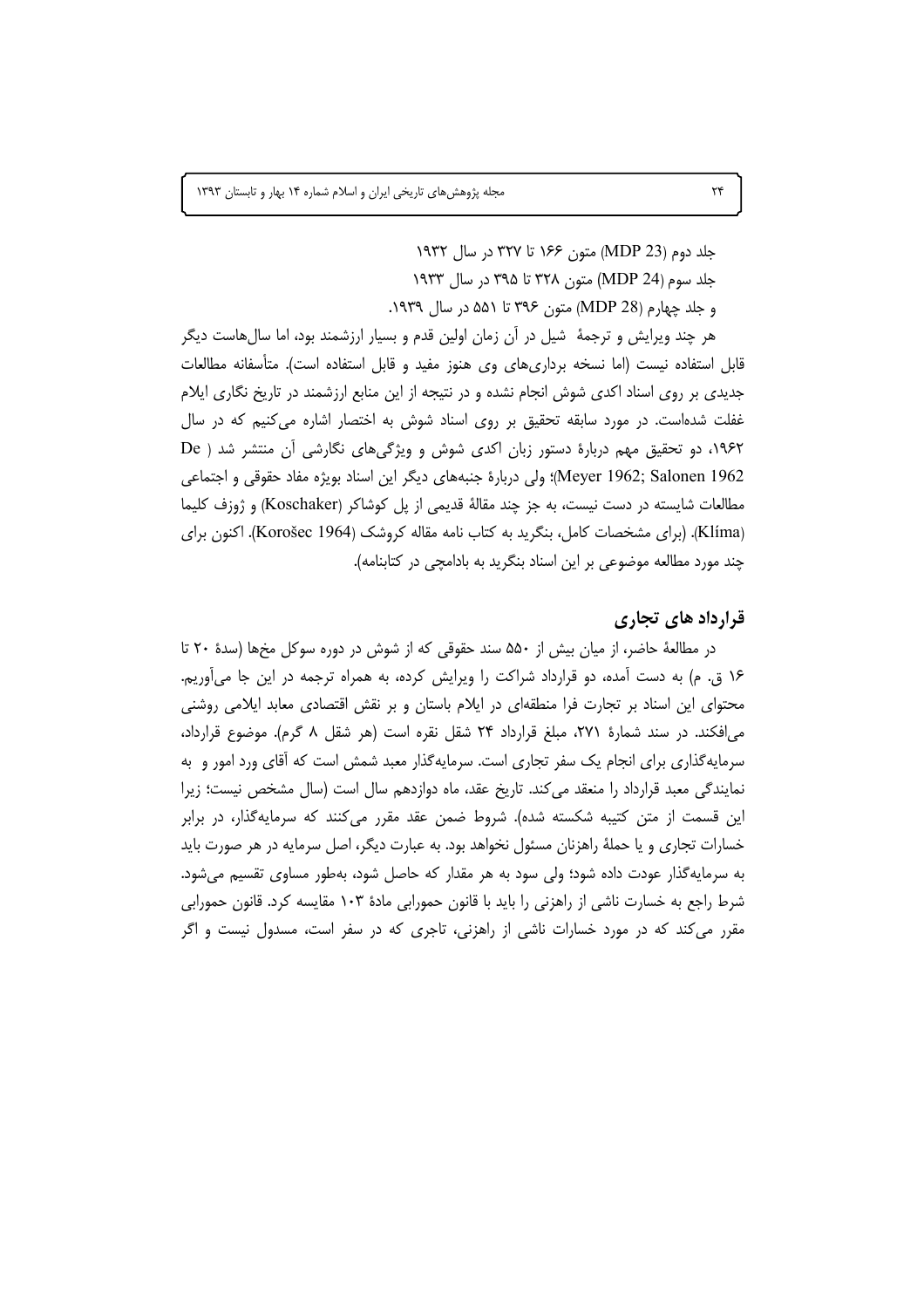سرمایه گذار ادعا کند که او حقیقت را نمی گوید، گیرندهٔ سرمایه، صرفاً سوگند می خورد و دیگر ادعایی عليه وي يذيرفته نمي شود. (بادامچي، ١٣٩٢: مادة ١٠٣).

| šum-ma ar-ra-nam i-na a-la-ki-šu<br>na-ak-ru-um<br>mi-im-ma ša na-šu-ú | اگر در حالی که وی (عامل) در سفر تجاری است؛<br>نیروهای دشمن باعث شوند، وی هر چه دارد رها |
|------------------------------------------------------------------------|-----------------------------------------------------------------------------------------|
| uš-ta-ad-di-šu                                                         |                                                                                         |
| šamallûm ni-iš i-lim<br>i-za-kar-ma ú-ta-aš-šar                        | عامل به خدا سوگند میخورد و آزاد می شود.                                                 |

سؤال مهم این است که چرا در این مورد خاص، عامل یا همان گیرندهٔ سرمایه، نسبت به خسارت وارد شده مسؤلیت ندارد؟ به نظر می رسد، دلیل عدم مسؤلیت عامل تجاری این است که اشخاص عادی امکان مقابله با حملات مسلحانهٔ نیروهای دشمن را ندارند. پس تقصیر نداشتن عامل، دلیل مسئول نبودن وی است. اما قرارداد ایلامی به روشنی گیرندهٔ سرمایه را مسئول هر گونه خسارت ناشی از راهزنی می داند. اصلاح اکدی **شیخیت خرانیم (**šihit harrāni)، به معنی هر گونه حمله ای است که در جاده اتفاق بیفتد.

به دو نحو می توان این اختلاف قانون حمورابی و سند شوش را توضیح داد: توجیه اول به اختلاف نظام های حقوقی در ایلام و بابل اشاره دارد، یعنی حقوق ایلام و بابل در این مورد با هم تفاوت دارند. در دیدگاه دوم گفته می شود که قانون در شرایط عادی حاکم است، مگر این که در قرارداد به نوع دیگری توافق شود. به عبارت دیگر، به طور قراردادی می توان خلاف قانون توافق کرد. چون آقای ورد امورو صرفا نمایندهٔ معبد و قابل تغییر است، قرارداد مقرر می کند که اگر شخص دیگری به نمایندگی از معبد بخواهد دین را وصول کند، گیرندهٔ سرمایه نباید از پرداخت سرباز زند، در سطر ۱۱ و ۱۲ اینگونه تصريح شده است (MDP 23, 271: 11-12):

او (وام گیرنده) موظف است به هر کسی که این لوحه را ارائه کند، در هر ناحیهای که باشد، نقره را پرداخت كند.

سند شمارهٔ ۲۷۰، اساساً شبیه سند ۲۷۱ است، اما جزئیات کمتری دارد؛ مثلاً تاریخ معامله ذکر نشده است. موضوع قرارداد، سرمایه گذاری برای سفر تجاری است. در سند شمارهٔ ۲۷۰، گیرندهٔ سرمایه شخص دیگری است. اما سرمایه گذار همان آقای ورد امورو است که در سند ۲۷۱ مشاهده می شود. البته نام معبد این بار ذکر نشده است. احتمالا ورد امورو از اموال شخصی خود وام سرمایه گذاری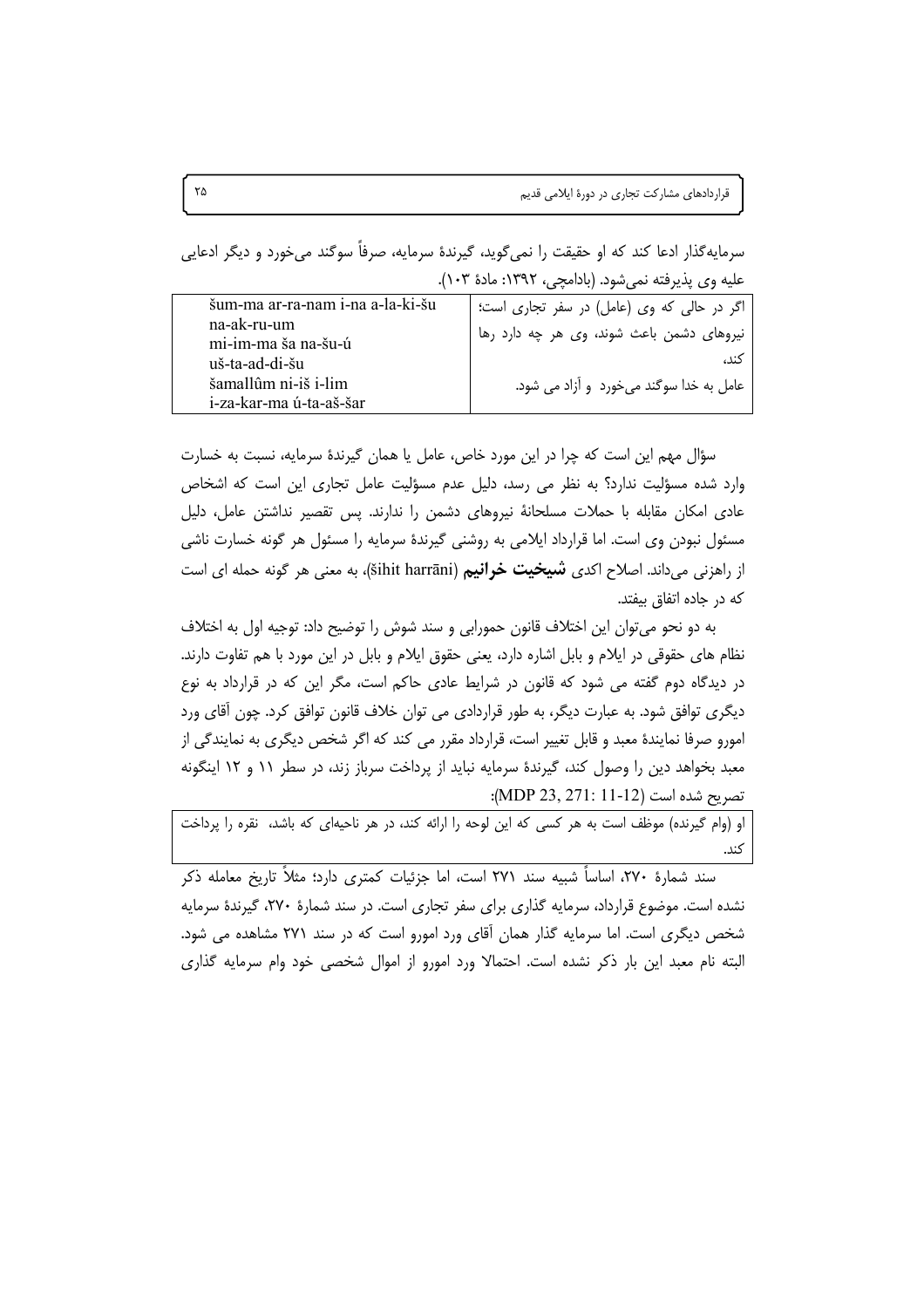می دهد، نه به نمایندگی از معبد شمش. جمله بالا راجع به این که نمایندهٔ داین می تواند دین را وصول کند در سند شماره ۲۷۰ ذکر نشده، به دلیل این که قرارداد بین دو شخص حقیقی واقع شده است و می توان استنباط کرد که این بار وام دهنده شخصاً و نه به نمایندگی از معبد، وام می دهد.

مبلغ وام به علت شكستگى سند از بين رفته است. ولى ساير قسمت ها شبيه قرار داد شمارة ٢٧١ است. دو نکتهٔ خاص در سند شمارهٔ ۲۷۰ شایستهٔ ذکر است. اول اینکه نقره بر اساس معیار وزن شهر خوخنوم اندازه گیری شده است و لذا باز پرداخت آن باید بر اساس همان معیار باشد. به دلیل اختلاف در اوزان و مقیاس ها، قراردادها معمولا معیار مورد استفاده را تصریح می کنند. مساله تقلب در اوزان و مقیاس های اندازه گیری از دید قانونگذار پنهان نبوده است و قانون حمورابی در مادهٔ ۱۰۳، برای این جرم مجازات غرق کردن در اّب؛ یعنی مرگ را پیش بینی کرده است (بادامچی، ۱۳۹۲: ۱۲۵–۱۲۳). دوم در پایان سند به اثر ناخن متعهد اشاره شده است. شخص مدیون، اثر ناخن خود را به صورت علامت ضربدر در پایان سند گذاشته است که مانند امضا، نشانهٔ پذیرفتن تعهد است.

دو واژه کیدینوم و کوبوسوم در سطر ۱۱ و ۱۲ سند شمارهٔ ۲۷۰ و سطر ۱۲ و ۱۳ سند شمارهٔ ۲۷۱ نیازمند توضیح است. سلونن و دو میر جمله را این گونه ترجمه کرده اند:

| das                                                                                                             | او (وام گیرنده) اجازه ندارد، از (قاعده) کیدینوم و   -kidinnum -   und    kubussûm |
|-----------------------------------------------------------------------------------------------------------------|-----------------------------------------------------------------------------------|
| Rechts(regel) wird er nicht in Anspruch<br>nehmen. (Salonen 1967, 43)                                           | كوبوسوم استفاده كند.                                                              |
| او به کیدینوم یا کوبوسوم توسل نخواهد کرد (یعنی   il n'allèguera ni kidennum ni kubussûm<br>(De Meyer 1962, 122) | نباید به این دو قاعده استناد کند).                                                |

البته در این ترجمه ها دو واژهٔ اصلی ترجمه نشده است. بنابر نظر پل کشاکر این دو واژه به ترتیب به حقوق سكولار يا دنيوى (weltliches Recht) وحقوق الهي (Goettliches Recht) دلالت می كنند (Koschaker, 1935: 38). اما شاهدی برای اثبات این تقسیم بندی یا بیان ویژگی های این دو نوع قاعده وجود ندارد. کلیما ترجمهٔ دیگری پیشنهاد کرده است:

| أنها با كيدينو و كوبوسوم مخالفت نخواهد كرد (يا   :kidinnam u kubussâm ul umahharušu: |                     |
|--------------------------------------------------------------------------------------|---------------------|
| « ils ne lui opposeront ni k. ni k. (Klima                                           | اعتراض نخواهند کرد) |
| 1963, 299)                                                                           |                     |

در فرهنگ آشوری دانشگاه شیکاگو، این دو واژهٔ اصلی چنین ترجمه شده اند: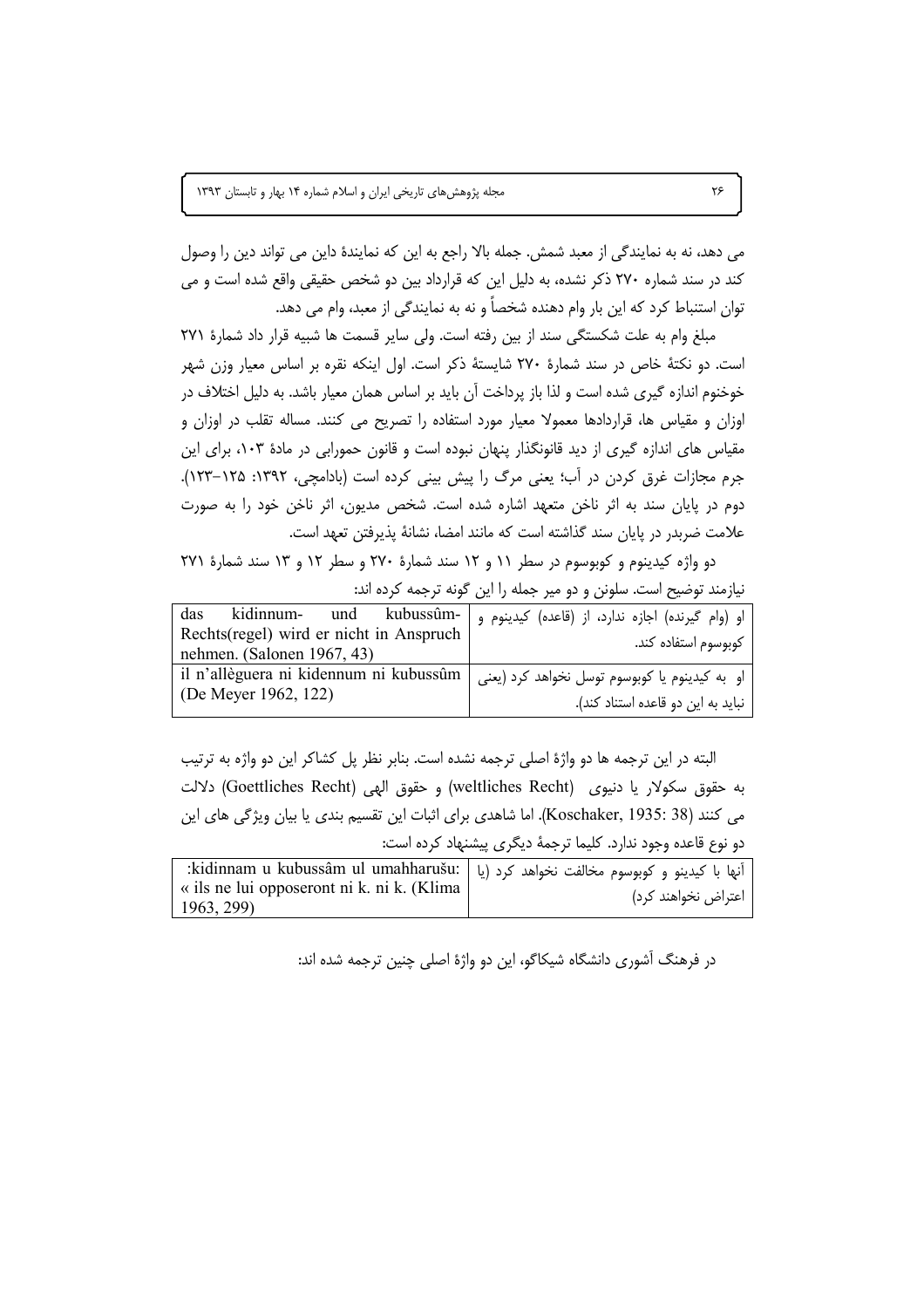| حمايت الهي، امنيت كه با پشتوانهٔ الهي اعمال divine protection, divinely enforced  <br>security (symbolized by a sacred<br>insigne) (kidinnu (CAD K: 342) | می شود (علامت مقدسی سمبل آن بوده است).            |
|----------------------------------------------------------------------------------------------------------------------------------------------------------|---------------------------------------------------|
| Regulations concerning the release of<br>private debts. kubussû (CAD K: 490)                                                                             | قواعد يا فرمان هاي مربوط به لغو ديون غير<br>تجارى |

فرهنگ آشوری جای دیگری عبارت صولوم (مترادف کیدینوم) (۳) و کوبوسوم را اینگونه ترجمه كرده است:

| sullâm u kubussâm ú-ma-ah-ha-ru (CAD    | اعتراض كردن به قواعد حقوقي |
|-----------------------------------------|----------------------------|
| M: 68): to contest the legal procedures |                            |

كه جملهٔ منفی آن به این معناست، ایشان به قواعد حقوقی اعتراض نخواهند كرد. این ترجمه البته بی معنا است؛ زیرا اعتبار قواعد حقوقی به اعتراض کردن یا نکردن افراد بستگی ندارد. بعلاوه، معنای فعل اکدی مخاروم (mahārum) در لغت، نزدیک شدن است و لذا معنای توسل کردن، روی آوردن یا استناد کردن بیشتر مناسب لفظ و سیاق است. همانطور که فرهنگ آشوری شیکاگو ذکر می کند واژه کوبوسوم به فرمان های لغو دیون دلالت دارد و کلیما با مطالعه کاربردهای کیدینوم، صولوم و کوبوسوم بدرستی متوجه شده بود که این دو واژه در اسناد حقوقی مترادف هستند فرمان های لغو دیون را شاهان در مواقع خاص صادر می کردند، تا دیون غیر تجاری را در سراسر کشور یا استان های خاص لغو کنند و بدین سان در میان مردم محبوبیت کسب کنند و زندگی اقتصادی و اجتماعی را رونق ببخشند. اگر فرمان شاهی، دیون غیر تجاری را لغو کند، توافق خصوصی افراد برای توسل نکردن به فرمان لغو دیون هم بي معناست؛ چون اعتبار دادن به چنين توافقي نقض هدف پادشاه است. به نظر ما جملهٔ «أنها به فرمان لغو دیون توسل نخواهند کرد» در واقع بر ماهیت تجاری قرارداد تأکید می کند که قرارداد های تجاري اصولاً مشمول فرمان هاي لغو ديون نيستند.

#### نتيجه

در ایران و بین النهرین باستان، معابد مالک ثروت های بزرگی بودند که در طی سالیان دراز جمع شده بود. متن شمارهٔ ۲۷۱، نقش اقتصادی معابد را نشان می دهد (در این جا معبد خداوند شمش) که از ثروت عظیم خود برای سرمایه گذاری در فعالیت های تجاری استفاده می کردند. مقایسه سند شمارهٔ

 $\mathsf{Y}\mathsf{Y}$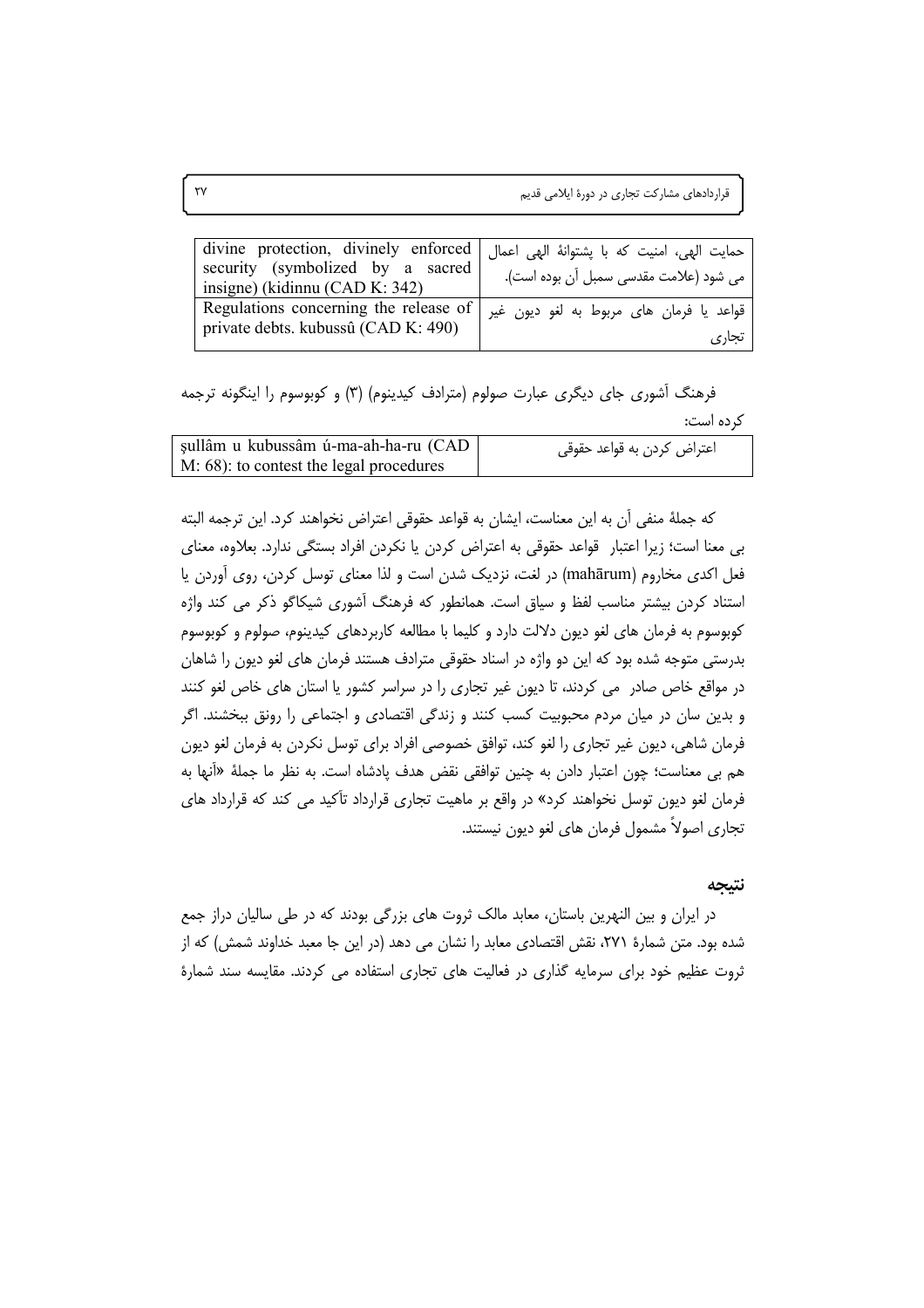مجله پژوهشهای تاریخی ایران و اسلام شماره ١۴ بهار و تابستان ١٣٩٣

٢٧١، با سند شمارهٔ ٢٧٠؛ كه سندى بين افراد عادى است، آشكار مى سازد كه شروط اين قرارداد ها كاملا مشابه ساير اسناد اقتصادى است و امتياز خاصى به آنها داده شده است. نكته دوم مربوط به مشخص کردن معیار اندازه گیری در اسناد اقتصادی است؛ چون معیار های اندازه گیری، گاه از ناحیه ای به ناحیهٔ دیگر تفاوت داشته و ممکن بود موجب اختلاف شود، در سند شمارهٔ ۲۷۰ سنگ وزن شهر خوخنور را معیار قرار داده اند. در سند ۲۷۱ به نوع معیار اشاره نشده است؛ احتمالاً به این دلیل موجه که معبد شمش خود دارای معیار اندازه گیری بوده است. در واقع در برخی قرارداد های مشابه بین افراد عادی، معیار معبد شمش را مبنا قرار می دهند. سرانجام اسناد مورد مطالعه نشان می دهد که سرمایه گذاران چگونه خود را از خطر های احتمالی سفر های تجاری ایمن می کنند و مایل هستند، تمام خطرات سفر تجاري به عهدة گيرندة سرمايه باشد. قاعدة قانون حمورابي راجع به همين مسالة، دیدگاه تازه ای را برای مطالعهٔ تطبیقی می گشاید و سؤالات مهمی راجع به تعامل قانون و رویهٔ عملی مطرح می کند. اینک متن قرارداد ها را به طور کامل می آوریم.

٢٨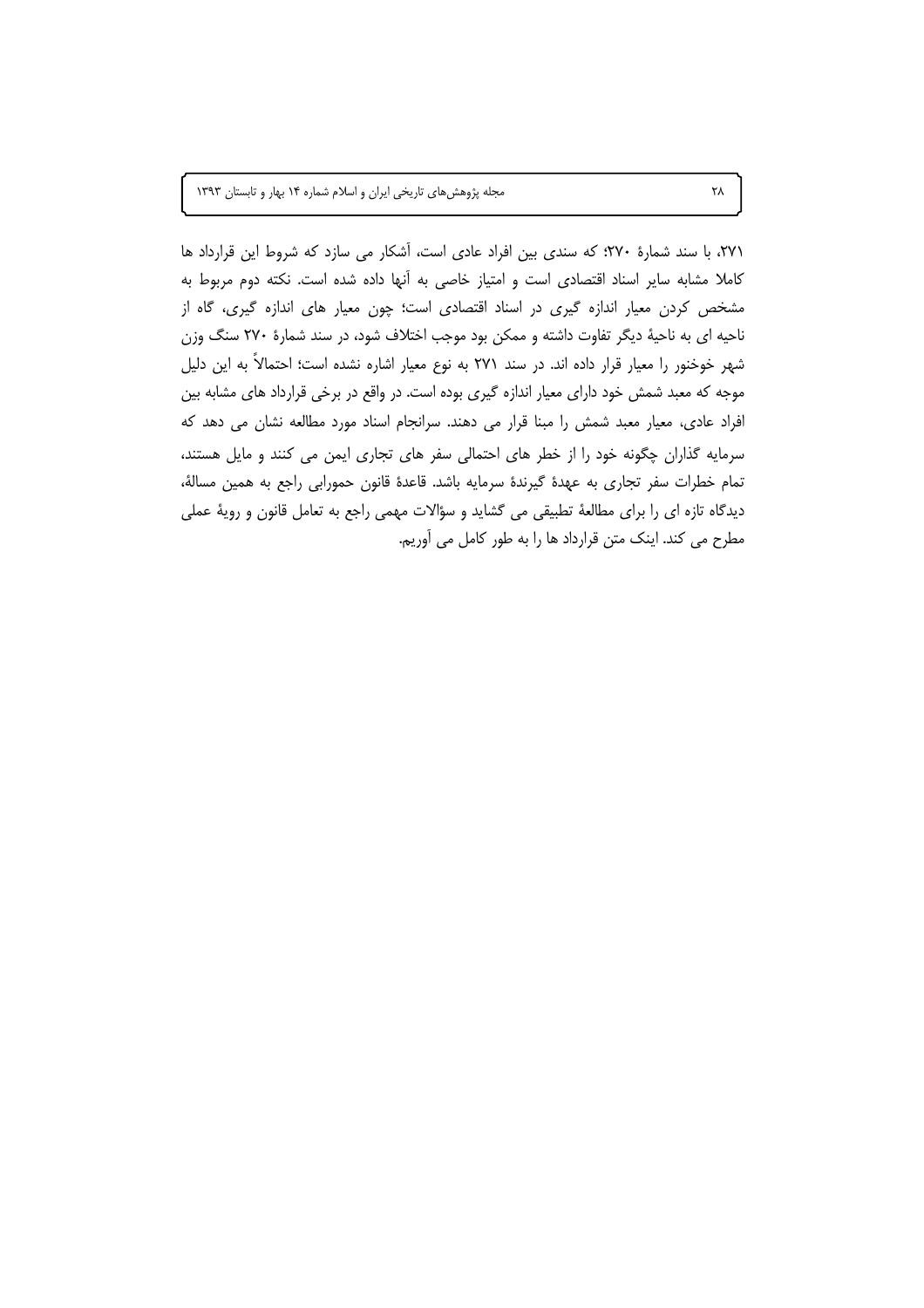قراردادهای مشارکت تجاری در دورهٔ ایلامی قدیم

MDP 23 271 مبلغ ۲۴ شقل نقره برای شراکت، (أقاي) ايتي–پيشو از (معبد) خداوند شمش و (أقاي) ورد–مرتو گرفته است . در ماه شباتو نقره را گرفته است. اگر وی نقره را (برای هر کاری) به دیگری بسپارد یا آن را به کسی وام دهد، سرمایه گذار در برابر عدم | بازگشت سرمایه یا (خسارت ناشی از) راهزنی در جاده مسئول نیست .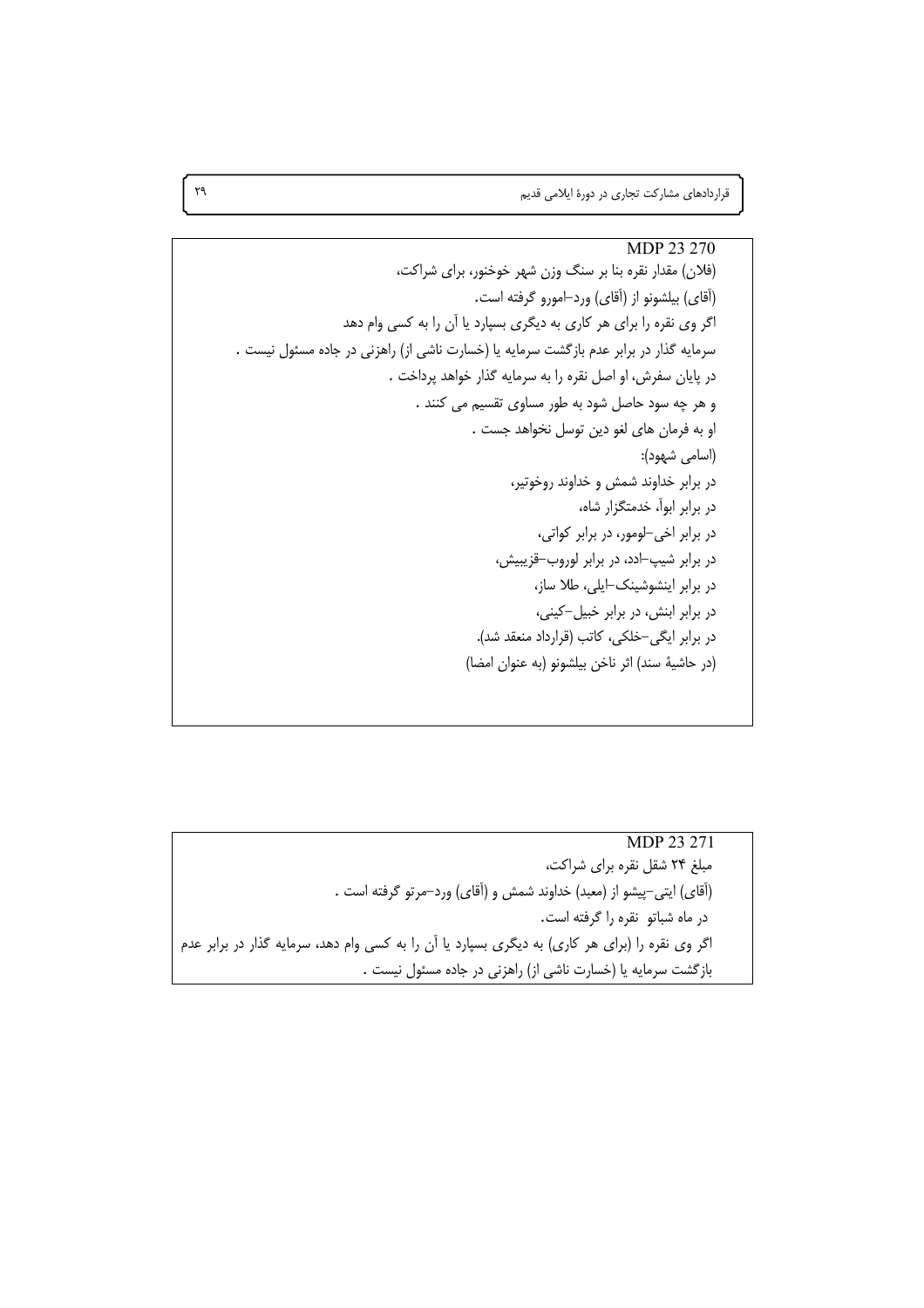۳۰ \* \* . 1۳۹۳ مجله پژوهش های تاریخی ایران و اسلام شماره ۱۴ بهار و تابستان ۱۳۹۳

9BLM "!L V ; 3< %4J -M  ."55 &; !S ! 3< ! = ; %"  %"5 à !) B YT! (" 0) . "5 BLM . B: "!\ 3!  !á) -> :(! ) %i5 ! 5 ""L K7 ""L  %-!\  %-  %-G  %-!G  %-!!  %! GE  %!! --! M % %<  %)!) M %...  .(" ";85 #) " 14  %... 

MDP 23 270 (4)

| 1- [x ma-na kù]-babbar na <sub>4</sub> $\langle$ uru <sup>k1</sup> > | [x mina] silver according to the weight   |
|----------------------------------------------------------------------|-------------------------------------------|
| <i>Hu-uh-nu-úr</i> tab-ba                                            | stone of city Huhnur, for partnership,    |
| 2- [ki <i>Warad</i> - $^d$ MAR.T]U $^m$ <i>Be-el-šu-nu</i>           | Mr. Belšunu has taken from Warad-         |
| $il$ -qé                                                             | Amurri.                                   |
| 3- i-qi-ip-pa i-zi-ba-am-ma                                          | If he entrusts (the silver for trade or   |
| 4- a-na ba-ab-ti ù ší-ih-it kaskal                                   | consignment) or lends it (to a third      |
| 5- um-ma-a-nu ú-ul šu-hu-uz                                          | party), the creditor is not liable for    |
| 6- i-na šà-la-am gi-ir-ri-šu                                         | outstanding merchandise or (loss due      |
| 7- kù-babbar um-ma-na i-ip-pa-al-ma                                  | to) highway robbery.                      |
| 8- ne-me-lam ib-ba-aš-šu-ma                                          | Upon the completion of his journey, he    |
| 9- ma-al-[la] ah-ma-mi i-zu-zu                                       | will repay the silver (capital) to the    |
| 10- ki-di-nam ù ku-bu-us-sà-am                                       | creditor.                                 |
| $11 - u - ul$ $u - ma - ah - ha - ar$                                | They shall equally divide as much         |
| 12- igi <sup>d</sup> Šamaš igi <sup>d</sup> Ru-hu-ra-ti-ir           | profit as (the business trip) will yield. |
| 13- igi A-bu-ú-a ìr lugal                                            | He shall not appeal to debt cancellation  |
| 14- igi A-hi-lu-mur igi Ku-ú-ù-a-ti                                  | decrees.                                  |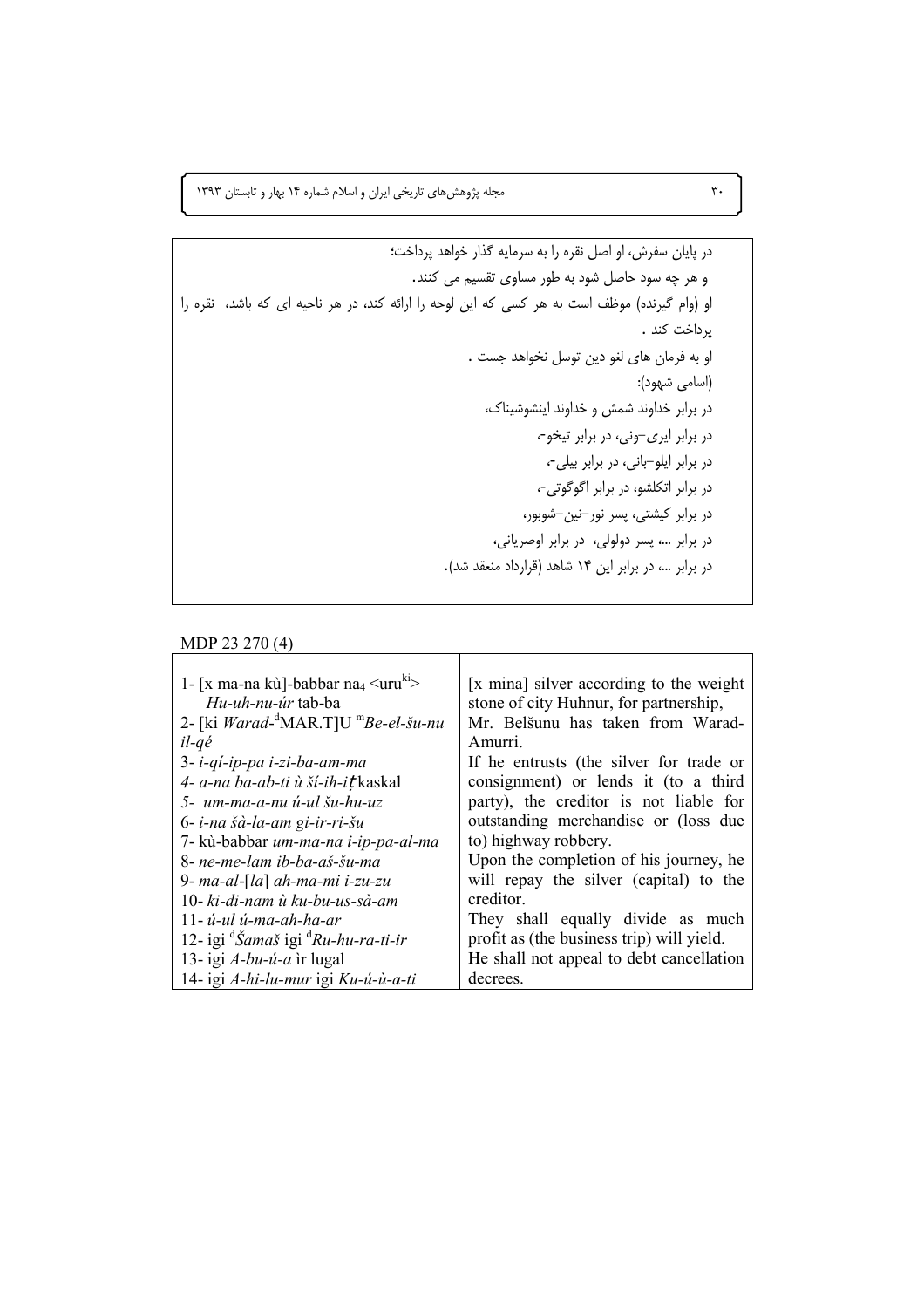|  | قراردادهای مشارکت تجاری در دورهٔ ایلامی قدیم |
|--|----------------------------------------------|
|--|----------------------------------------------|

| 15- igi Še-ip- <sup>a</sup> Adad igi Lu-ru-ub-qa-zi-                                 | Before<br>Samaš,<br>before<br>god<br>god      |  |  |  |
|--------------------------------------------------------------------------------------|-----------------------------------------------|--|--|--|
| $bi-i\check{s}$                                                                      | Ruhuratir;                                    |  |  |  |
| 16- igi <sup>d</sup> Inšušinak-dingir ku-ut-ti-im-mi<br>Before Abua, king's servant; |                                               |  |  |  |
| 17- igi Ab-na-aš igi Ha-bil-ki-ni                                                    | Before Ahi-lumur; before Kuati;               |  |  |  |
| 18- igi I-gi[-hal]-ki dub-sar                                                        | Before Šep- <sup>d</sup> Adad; before Lurub-  |  |  |  |
| Margin: şú-pur Be-el-šu-nu                                                           | qazibiš                                       |  |  |  |
|                                                                                      | Before <sup>d</sup> Inšušinak-ili, goldsmith; |  |  |  |
|                                                                                      | Before Abnaš; before Habil-kini;              |  |  |  |
|                                                                                      | Before Igi-halki, the scribe.                 |  |  |  |
|                                                                                      | Margin: fingernail of Belšunu.                |  |  |  |
|                                                                                      |                                               |  |  |  |
|                                                                                      |                                               |  |  |  |

#### MDP 23 271

| 1-1/3 ma.na 4 gín kù.babbar tab.ba                        | 1/3 Mina and 4 shekels of silver for      |
|-----------------------------------------------------------|-------------------------------------------|
| 2- ki Šamaš ù Warad- <sup>a</sup> MAR.TU                  | (commercial) partnership, Mr. Itti-pišu   |
| 3- Itti-pi-šu il-qé                                       | has taken from the hands of the god       |
| 4- iti Sa-ba-ti kù babbar il-qé                           | Šamaš (i.e., his temple) and Warad-       |
| 5- i-qi-ip-pa i-zi-ba-am-ma                               | Amurri.                                   |
| 6- a-na ba-ab-ti ù ší-hi-iț kaskal                        | In the month of Sabatu he has taken the   |
| 7- um-ma-a-nu ú-ul šu-hu-uz                               | silver.                                   |
| 8- kù.babbar um-ma-na i-ip-pa-al-ma                       | If he entrusts (the silver for trade or   |
| 9- ne-me-lam ib-ba-aš-šu- $\lceil u \rceil$               | consignment) or lends it (to a third      |
| 10- m[a-al]-la ah-ma-mi i-zu-z[u]                         | party), the creditor is not liable for    |
| 11- $[a-n]$ a na-aš tup-pi-šu i-na kar i $[n-$            | outstanding merchandise or (loss due      |
| $nam-ma-ru$ ]                                             | to) highway robbery.                      |
| 12- kù.babbar ì.lá.e ki-di-nam ù ku-b[u-                  | He shall pay the silver to the creditor   |
| $us$ -sà-am}                                              | (anyway).                                 |
| (Reverse)                                                 | They shall equally divide as much         |
| 13- [ <i>ú</i> ]-ul ú-ma-ha-ar igi <sup>a</sup> Samaš igi | profit as (the business trip) will yield. |
| $\int^d In\check{s}u\check{s}inak$                        | To the one who presents his tablet, in    |
| 14- igi Ma-an-nu-balum-i-li-šu igi Nu-                    | whatever marketplace (kārum) that he      |
| $ur-x$                                                    | (the debtor) is found, he shall pay the   |
| 15- igi I-ri-wa-ni igi Ti-hu-x                            | silver.                                   |
| 16- igi Ilu-ba-ni-um igi Be-li-x                          | He shall not appeal to debt cancellation  |
| 17- igi At-kal-šu igi A-gu-gu-ti-x                        | decrees.                                  |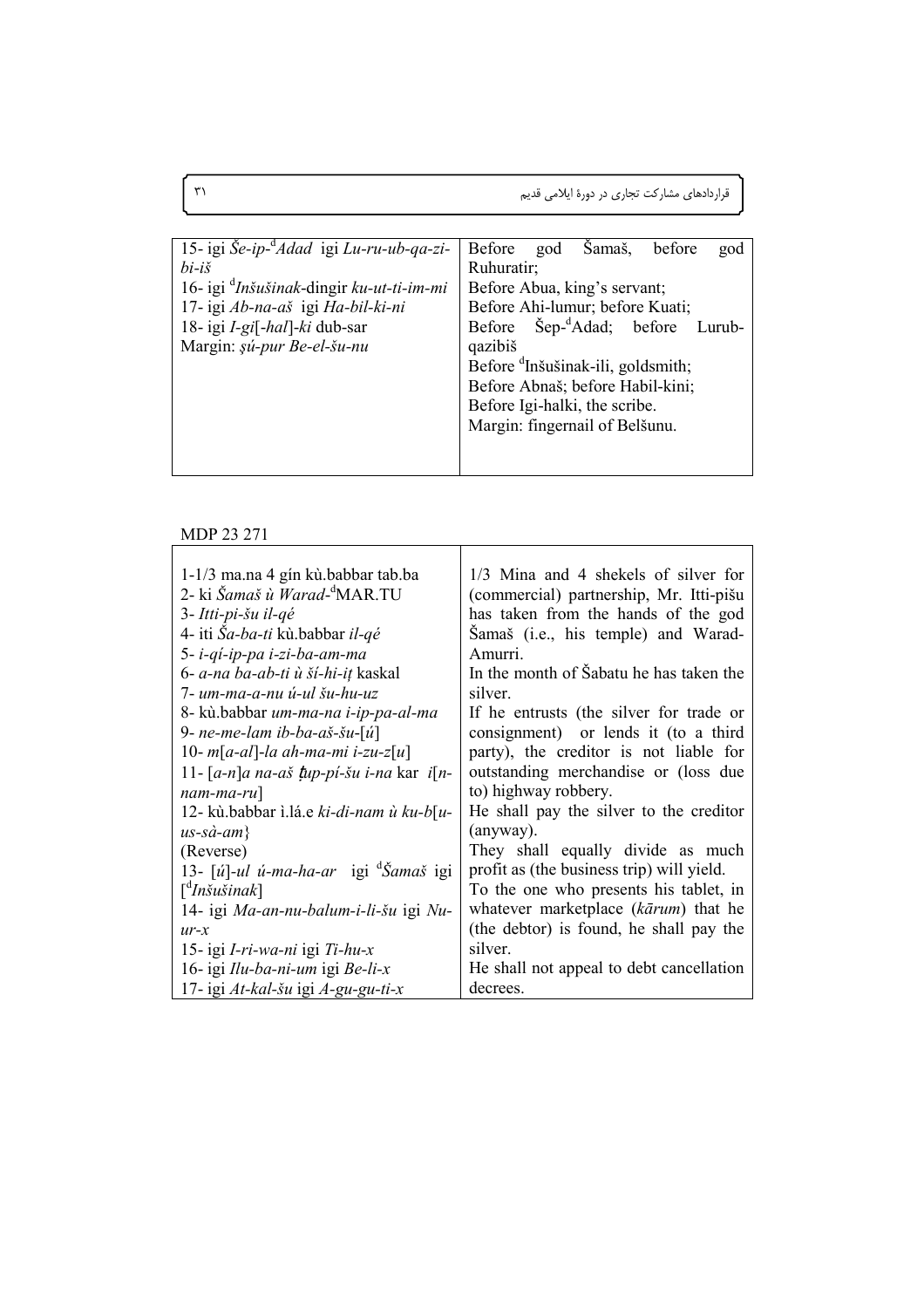مجله پژوهشهای تاریخی ایران و اسلام شماره ۱۴ بهار و تابستان ۱۳۹۳

| 18- igi Ki-iš-ti dumu Nu-ur- <sup>a</sup> Nin-Šubur | Before gods Šamaš and Inšušinak;    |
|-----------------------------------------------------|-------------------------------------|
| 19-igi $[\,]$ dumu $Du$ -ul-lu-li                   | Before Iri-wani; before Tihu-x;     |
| 20- igi $[\, u \xi]$ -ri-a-an-ni                    | Before Ilu-banium; before Beli-x;   |
| 21-igi $[\,]$ igi 14 ab-ba-meš                      | Before Atkalšu; before Aguguti-x;   |
|                                                     | Before Kišti, son of Nur-Nin-Šubur; |
|                                                     | Before , son of Dululi;             |
|                                                     | Before x-usrianni;                  |
|                                                     | Before , before these 14 witnesses. |

# فهرست ماه های ایلامی و مقایسه با تقویم بین النهرین

سند مورد بحث در ماه شباتو منعقد شده که در تقویم ایلامی، سال ۱۲ ماه؛ ولی در تقویم بین النهرين، سال ١١ ماه است.

|  | Hunger, H. 1980, "Kalender," Reallexikon der Assyriologie 5, 297-303. |  |
|--|-----------------------------------------------------------------------|--|
|  |                                                                       |  |

|      | ماہ های ایلامی          | ماه های بابلی قدیم |
|------|-------------------------|--------------------|
|      | Addaru                  | Nisannu            |
| Н    | Šer'i ša e <b>s</b> ēdi | Ajaru              |
| Ш    | Pīt bābi                | Simānu             |
| IV   | <b>DINGIR.MAH</b>       | $Du'$ ūzu          |
| V    | Abu                     | Abu                |
| VI   | Lalubû                  | Ulūlu              |
| VІІ  | Sibûtu                  | Tašrītu            |
| VIII | Šer'i ša erēši          | Arahsamna          |
| IX   | Tamhīru                 | Kislīmu            |
| X    | Sililītu                | Tebētu             |
| XI   | Hultuppû                | Šabātu             |
| XII  | Šabātu                  | Addaru             |

 $\tau\tau$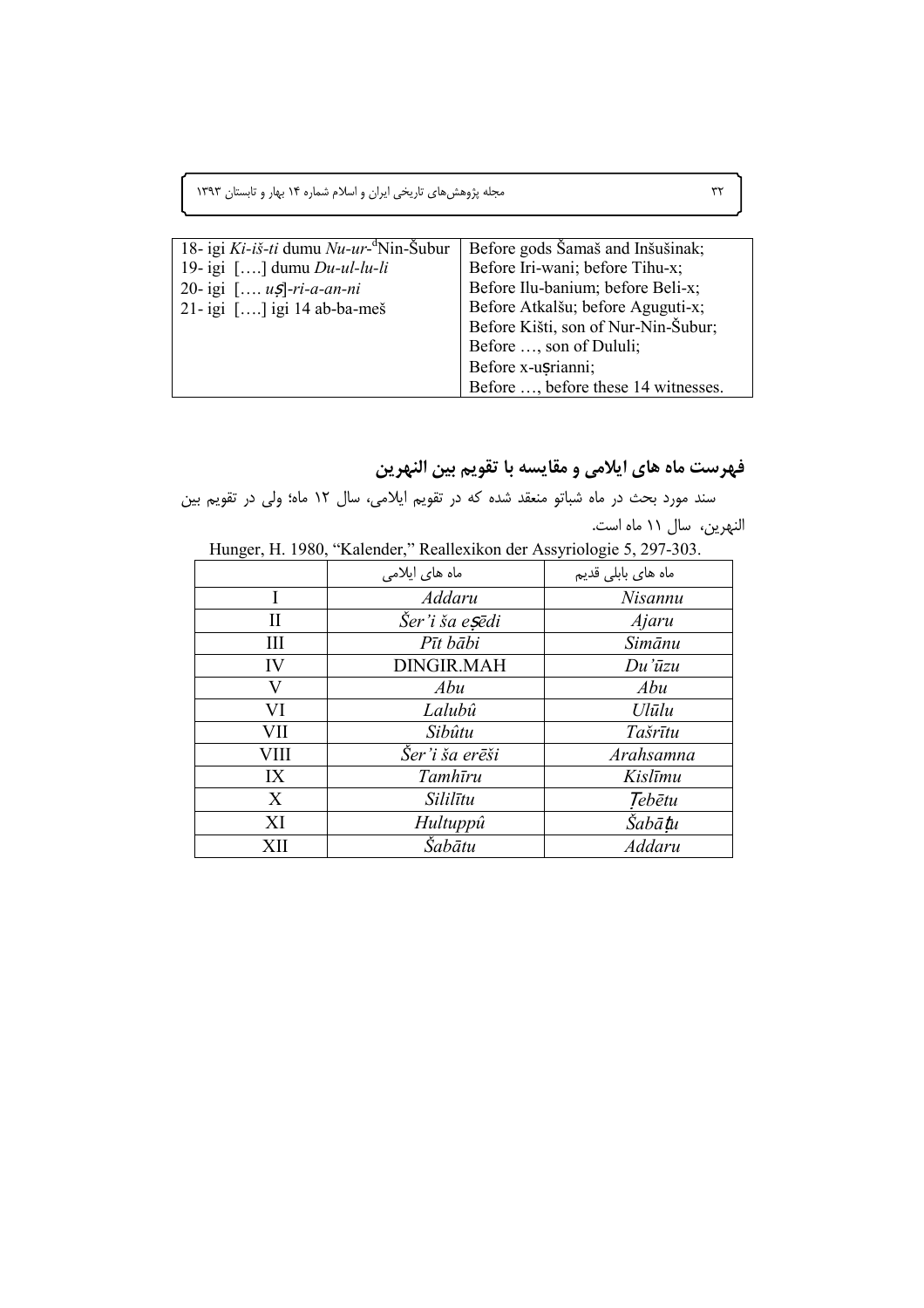فهرست واژگان سند: ستون اول واژهٔ اکدی یا صورت سومری را نشان می دهد، ستون دوم ترجمهٔ انگلیسی و ستون سوم معادل فارسی:

| ab.ba.meš (šībūtu) | witnesses                                         | شهود                          |
|--------------------|---------------------------------------------------|-------------------------------|
| ahāzum             | to hold, take                                     | گرفتن<br>يكديگر               |
| ahmāmum            | one another,<br>mala ahmāmum together,<br>equally | با هم، به طور مساوى           |
| bābtum             | loss, deficit;<br>outstanding merchandise         | ضرر، خسارت                    |
| ezēbum             | to leave, leave behind                            | ترک کردن                      |
| gín                | shekel (8 grams)                                  | شقل (۸ گرم)                   |
| girrum             | caravan; On the arrival of<br>his caravan         | كاروان                        |
| iti (arah)         | month                                             | ماه                           |
| Kar (kārum)        | harbor, market place                              | بازار، ناحيه تجارى            |
| kaskal (harrānum)  | road, journey, caravan                            | سفر، کاروان، راه              |
| ki (itti)          | from                                              |                               |
| kidinnum           | divine protection                                 | حمايت الهي                    |
| kubussûm           | a kind of legal decree                            | فرمان شاهي                    |
| kuttimmum          | a profession, goldsmith,<br>silversmith           | طلا ساز                       |
| leqûm              | to take, receive                                  | گرفتن، دريافت كردن            |
| mahārum            | to approach, appeal                               |                               |
| manû (ma.na)       | Mina (480 grams)                                  | متوسل شدن _<br>مینا (۴۸۰ گرم) |
| na4 (abnum)        | weight stone                                      | سنگ وزن                       |
| nēmelum            | profit                                            | سود                           |
| qiāpum (qâpum)     | to entrust                                        | سپردن                         |
| Ša-ba-ti           | 12th month of Elamite<br>calendar                 | نام ماه ١٢                    |
| šehțum             | attack                                            | حمله                          |
| tab.ba (tappûtum)  | partnership                                       | شراكت                         |
| tuppum (dub)       | tablet, document                                  | سند، لوحه                     |
| ummiānum           | creditor, money lender                            | وام دهنده                     |

Lexicon for MDP 23 270 and 271:

 $\tau\tau$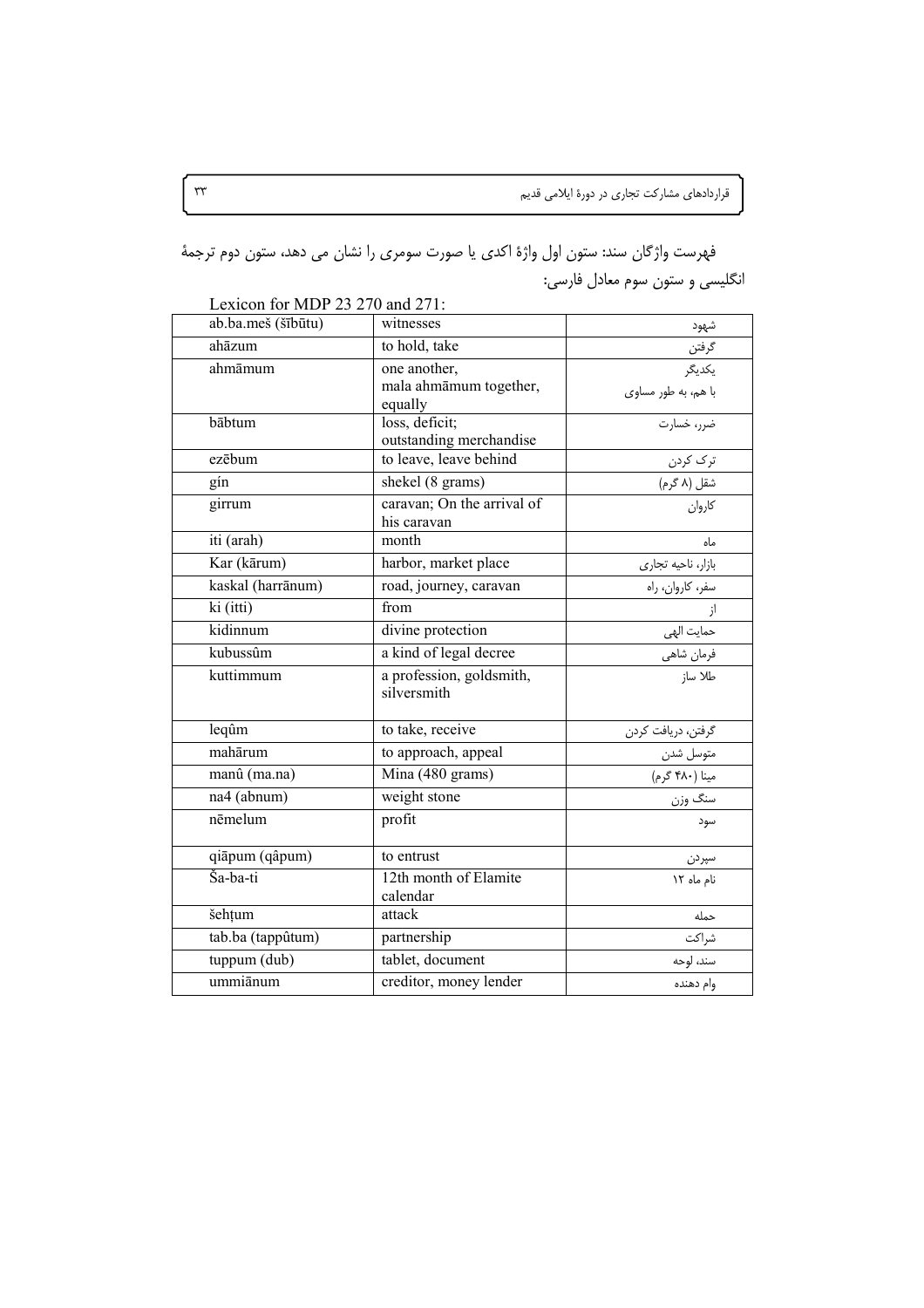## يادداشتها

1- New Pauly, Encyclopedia of Ancient World, vol. 4: 589.

2- Vincent Scheil 1858-1940.

3- Klima 1963, 300, rightly noticed that *şullum* "est aussi employé dans le sens équivalent au kidinnum."

4- I thank Piotr Steinkeller (Harvard University) for the restoration in line 2.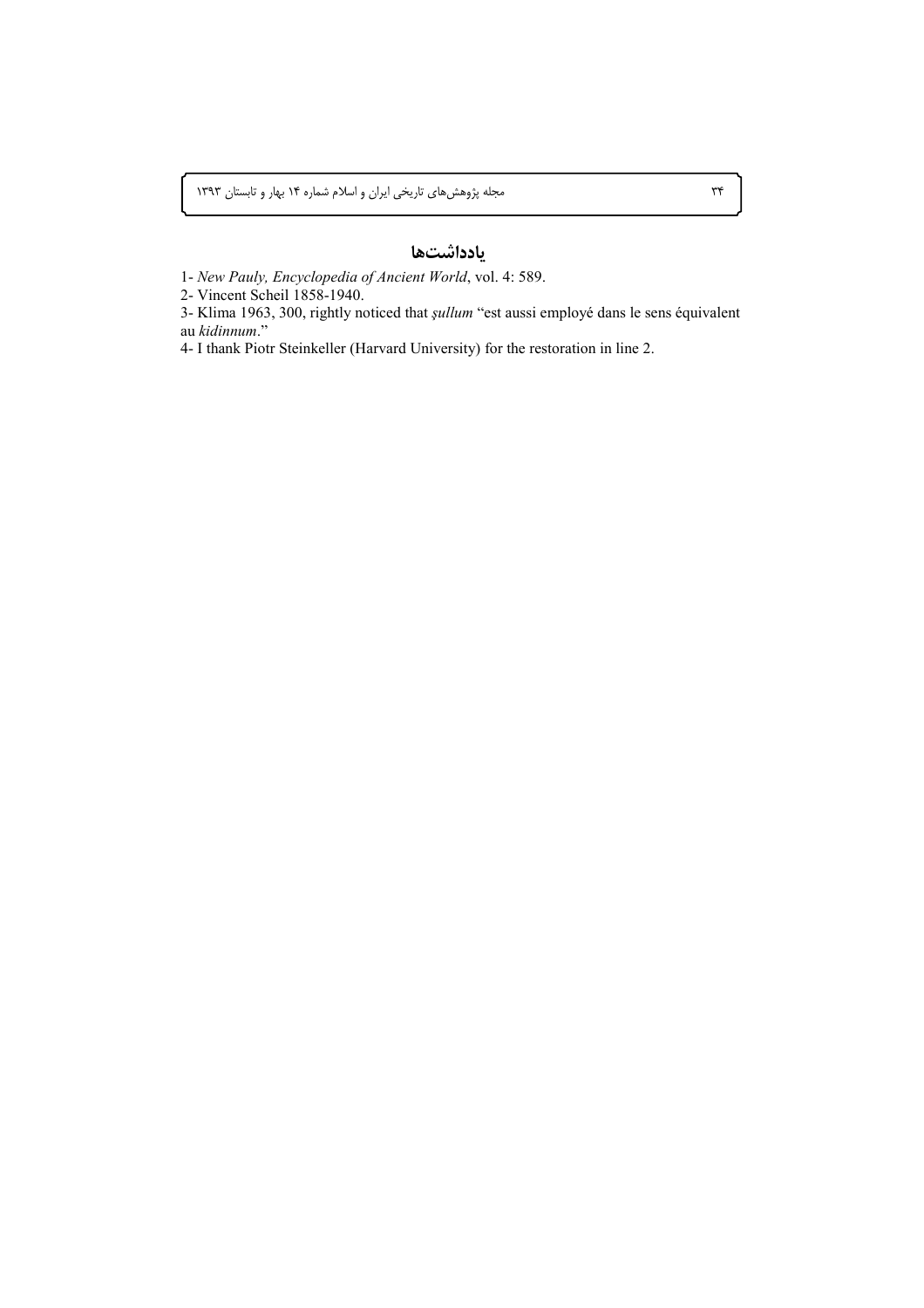منابع

بادامچی، حسین (۱۳۹۱) جایگاه فرمان اوروکاگینا در تاریخ شکل گیری حقوق سومری. *پژوهشهای* علوم تاریخی (دانشگاه تهران). سال ۴، شماره ۱، ۳۹ تا ۵۹. همر*اه ویرایش متن اکدی. پژوهش های ایرانشناسی* (دانشگاه تهران)، سال ۱، شماره ۲، ۲۱ تا ۳۸.

دوره سوکل مخ ها (۱۶۵۰ ق.م.). *پژوهش های ایرانشناسی* (دانشگاه تهران). سال ۳، شماره ۲،  $rr$  1;  $\vee$ 

\_\_ (١٣٩٢) *دادرسي در ايلام باستان به همراه وبرايش .* ترجمه فارسي و انگليسي دو

سند ایلامی. *پژوهش های علوم تاریخی* (دانشگاه تهران). سال ۵، شماره ۲، ۲۱ تا ۳۷. De Meyer, L. 1962, L'accadien des contrats de Suse, IrAnt Suplement 1. Leiden: E.J. Brill.

Klíma, Josef 1963, "Le droit élamite au deuxième millénaire av. n. è. et sa position envers le droit babylonien," ArOr 31: 287-309. Korošec, V. 1964, "Elam," pp. 134-141 in Orientalisches Recht, Handbuch der Orientalistik 1/3, edited by E. Seidl et al., Leiden: E.J. Brill.

Koschaker, P. 1935, Goettliches und weltliches Recht nach den Urkunden aus Susa. Zugleich

ein Beitrag zu ihrer Chronologie, Orientalia 4: 38-80.

Miller, Jared L. 2013, Royal Hittite instructions and related *administrative texts*, Atlanta: Society of Biblical Literature.

Salonen, E. 1962, Untersuchungen zur Schrift und Sprache des Altbabylonischen von Susa mit Berücksichtigung der Mâlamir-Texte, StOr 27, Helsinki.

Salonen, E. 1967, Glossar zu den altbabylonischen Urkuden aus Susa, StOr 36, Helsinki.